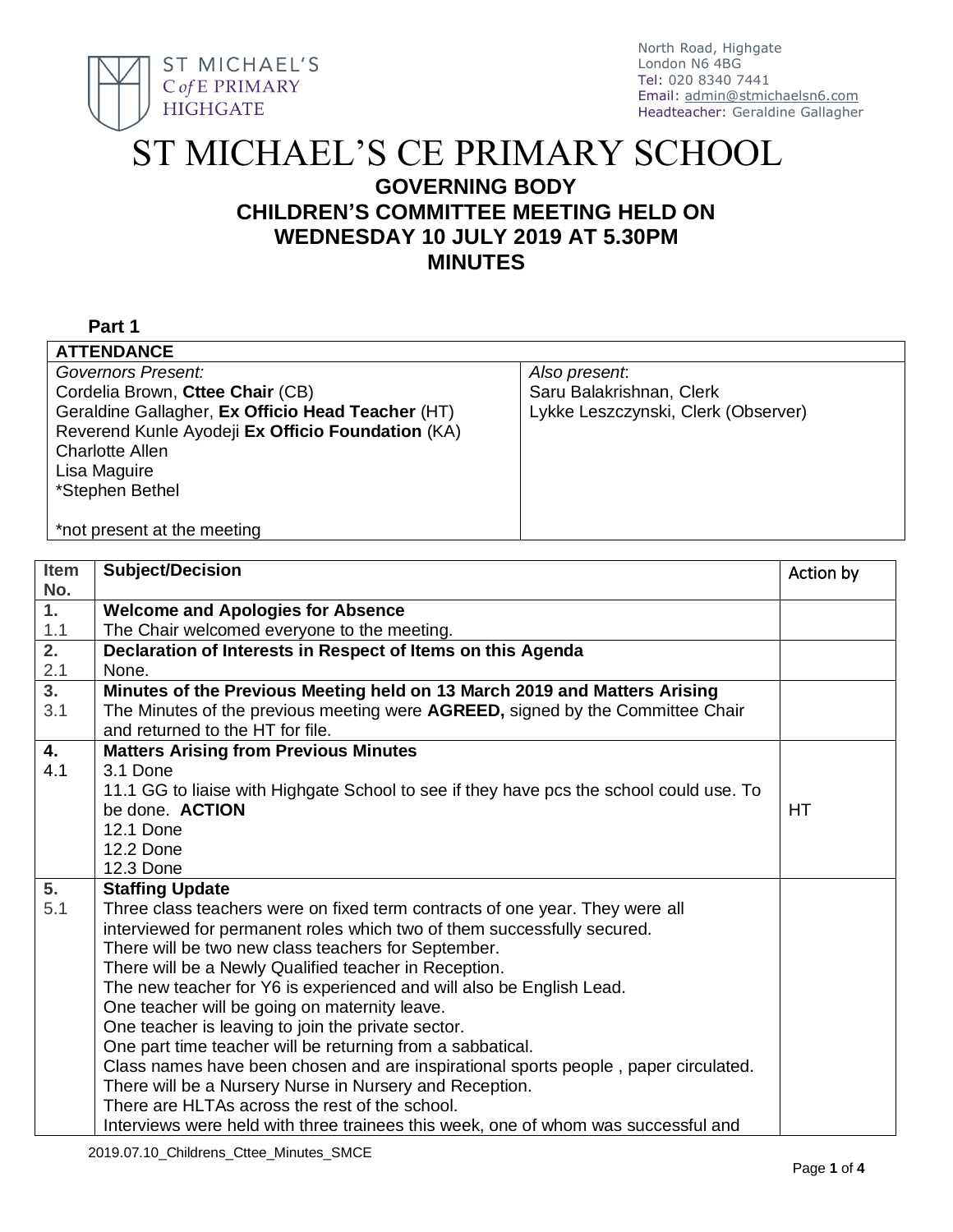

ST MICHAEL'S<br>CofE PRIMARY<br>HIGHGATE

| who will be training in Early Years. The training is for one year.<br>One HLTA resigned.<br>There was a need to reduce the TAs by four. Three have managed to secure other<br>roles.<br>There is one full time Site Manager and one part time. The part time person is employed<br>through an agency, there is a need to recruit to this role on a permanent basis. The<br>current part time person will be moving on and an advert for the role is out now with the |  |
|----------------------------------------------------------------------------------------------------------------------------------------------------------------------------------------------------------------------------------------------------------------------------------------------------------------------------------------------------------------------------------------------------------------------------------------------------------------------|--|
|                                                                                                                                                                                                                                                                                                                                                                                                                                                                      |  |
|                                                                                                                                                                                                                                                                                                                                                                                                                                                                      |  |
|                                                                                                                                                                                                                                                                                                                                                                                                                                                                      |  |
|                                                                                                                                                                                                                                                                                                                                                                                                                                                                      |  |
|                                                                                                                                                                                                                                                                                                                                                                                                                                                                      |  |
|                                                                                                                                                                                                                                                                                                                                                                                                                                                                      |  |
| aim to have someone in post for September.                                                                                                                                                                                                                                                                                                                                                                                                                           |  |
| 6.<br><b>Staff Development and Training</b>                                                                                                                                                                                                                                                                                                                                                                                                                          |  |
| 6.1<br>Paper was circulated at the last meeting. HT updated with Training to date                                                                                                                                                                                                                                                                                                                                                                                    |  |
| Governors <b>asked</b> about the new Ofsted framework.                                                                                                                                                                                                                                                                                                                                                                                                               |  |
| There are three key words, Intent, Implementation, Impact of Outcomes. The current                                                                                                                                                                                                                                                                                                                                                                                   |  |
| headline is knowledge. The Schools Adviser has worked with Middle Leaders. The                                                                                                                                                                                                                                                                                                                                                                                       |  |
| Inspection will be more classroom based with teachers and pupils.<br>Inset Day at end of term is focusing on the curriculum.                                                                                                                                                                                                                                                                                                                                         |  |
| 7.<br><b>Ofsted</b>                                                                                                                                                                                                                                                                                                                                                                                                                                                  |  |
| 7.1<br>The school's last inspection was a one-day S8 Inspection with a recommendation that                                                                                                                                                                                                                                                                                                                                                                           |  |
| the next one should be a two-day S5 Inspection within two years.                                                                                                                                                                                                                                                                                                                                                                                                     |  |
| The new Ofsted handbook has a focus on curriculum w                                                                                                                                                                                                                                                                                                                                                                                                                  |  |
| A paper was circulated showing what Ofsted will expect from Governors.                                                                                                                                                                                                                                                                                                                                                                                               |  |
| The Inspection will not be as heavily reliant on data.                                                                                                                                                                                                                                                                                                                                                                                                               |  |
| 8.<br><b>Data</b>                                                                                                                                                                                                                                                                                                                                                                                                                                                    |  |
| 8.1<br>The headline data report was circulated at the meeting.                                                                                                                                                                                                                                                                                                                                                                                                       |  |
| There are 17 areas of assessment and all children from Reception upwards were                                                                                                                                                                                                                                                                                                                                                                                        |  |
| observed.                                                                                                                                                                                                                                                                                                                                                                                                                                                            |  |
| The findings are shared with parents on Tapestry.                                                                                                                                                                                                                                                                                                                                                                                                                    |  |
|                                                                                                                                                                                                                                                                                                                                                                                                                                                                      |  |
| The aim is for children to have a Good level of development when leaving Reception.                                                                                                                                                                                                                                                                                                                                                                                  |  |
| The target set at the beginning of the year was 89% and the school achieved 88%. The                                                                                                                                                                                                                                                                                                                                                                                 |  |
| national figure in 2018 was 71.5% and the Haringey figure was 76%.                                                                                                                                                                                                                                                                                                                                                                                                   |  |
| There is support provided for children scoring 1 who are going into Y1.                                                                                                                                                                                                                                                                                                                                                                                              |  |
| There is support provided for children who are exceeding in all areas.                                                                                                                                                                                                                                                                                                                                                                                               |  |
| This will feed into the SDP and the LIP.                                                                                                                                                                                                                                                                                                                                                                                                                             |  |
| The school will be conducting a detailed analysis of the data.                                                                                                                                                                                                                                                                                                                                                                                                       |  |
| Writing has been a focus over the past two years and will continue to be.                                                                                                                                                                                                                                                                                                                                                                                            |  |
| Governors <b>asked</b> how targets are set.                                                                                                                                                                                                                                                                                                                                                                                                                          |  |
| Staff do a baseline assessment using previous data and consider what is feasible.                                                                                                                                                                                                                                                                                                                                                                                    |  |
| Haringey will be providing more detailed data and comparative data with other schools                                                                                                                                                                                                                                                                                                                                                                                |  |
| in the Borough.                                                                                                                                                                                                                                                                                                                                                                                                                                                      |  |
| Phonics screening pass in Y1 is at 100% for the second year.                                                                                                                                                                                                                                                                                                                                                                                                         |  |
| This year the school invested in Inspire Maths for years 1 and 2, Adrian (Maths leader)                                                                                                                                                                                                                                                                                                                                                                              |  |
| also trialed it with Y5 and is very pleased with the results. The school will be continuing                                                                                                                                                                                                                                                                                                                                                                          |  |
| with the programme and rolling out to other year groups.                                                                                                                                                                                                                                                                                                                                                                                                             |  |
| Internal assessments are conducted in Years 4, 5 and 6.                                                                                                                                                                                                                                                                                                                                                                                                              |  |
| Governors <b>asked</b> about PP children.                                                                                                                                                                                                                                                                                                                                                                                                                            |  |
| The school looks at all groups and this will go in the LIP.                                                                                                                                                                                                                                                                                                                                                                                                          |  |
| The Y6 results paper was circulated at the meeting.                                                                                                                                                                                                                                                                                                                                                                                                                  |  |
| The school is very pleased with the results.                                                                                                                                                                                                                                                                                                                                                                                                                         |  |
| Governors discussed providing booster classes for children who are not able to access<br>additional support at home, to ensure equality of opportunity for all.                                                                                                                                                                                                                                                                                                      |  |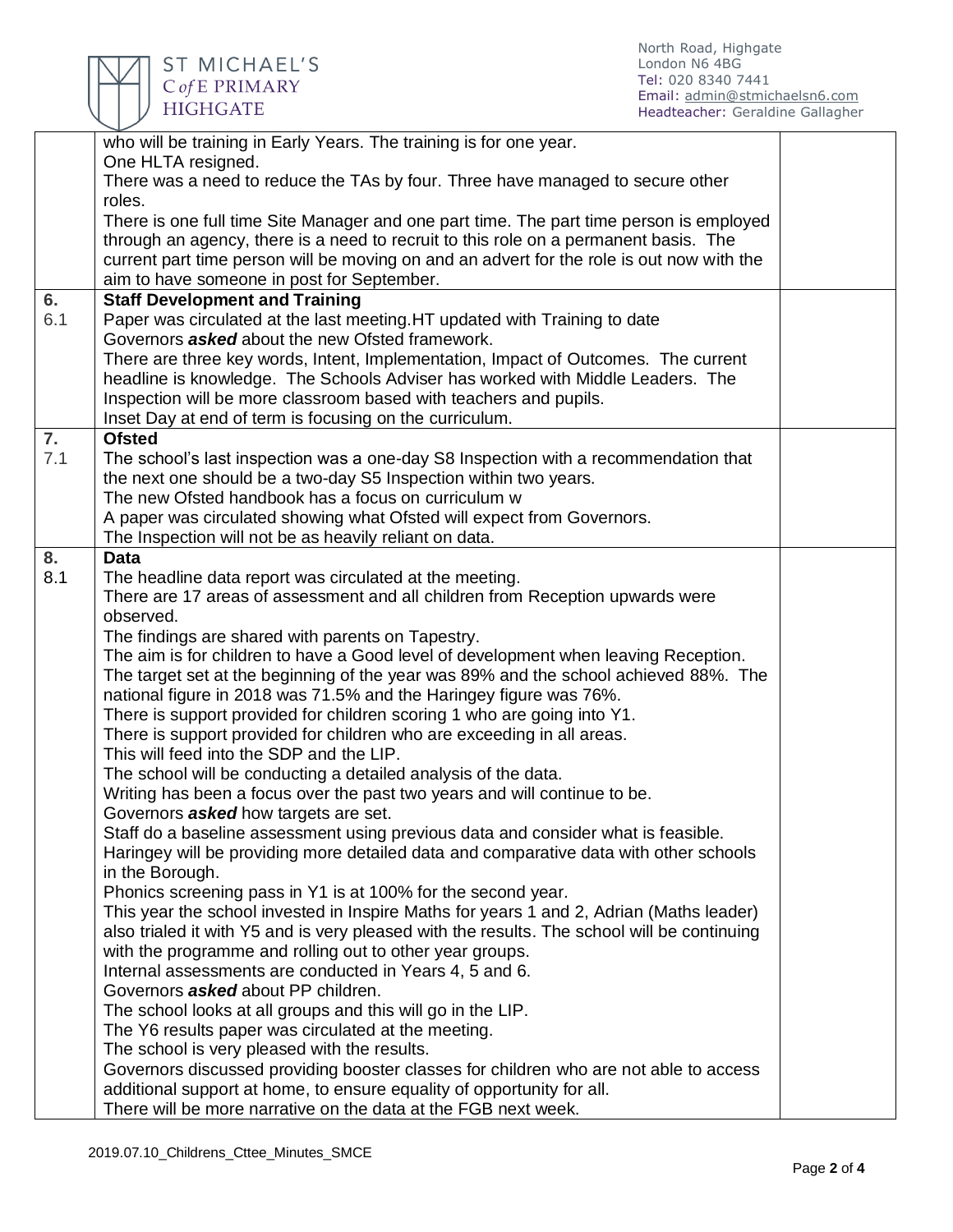

ST MICHAEL'S C of E PRIMARY **HIGHGATE** 

| 9.   | <b>SEND Update</b>                                                                        |  |
|------|-------------------------------------------------------------------------------------------|--|
| 9.1  | Paper circulated at the meeting.                                                          |  |
|      | Linda Kennedy is the Inclusion Leader. CB meets regularly with her and they review the    |  |
|      | progress of children with SEND.                                                           |  |
|      | LK has been on transition visits to secondary schools for our children who have EHCPs.    |  |
|      | Funding of EHCPs was discussed. The school has fewer children with SEMH needs             |  |
|      | than the borough average.                                                                 |  |
|      | Autism and literacy difficulties are our primary areas of need.                           |  |
|      | LK would like to introduce the Catch-Up Literacy Intervention Programme, which is         |  |
|      | evidence based. LK has been trained on the programme and has been trained to              |  |
|      | support TAs.                                                                              |  |
|      | The cost would be around £1,150 for three staff members to be trained, with special       |  |
|      | offer prices.                                                                             |  |
|      | Governors <b>asked</b> if parents or the school pays for dyslexia assessment.             |  |
|      | LK is trained to conduct an initial screening assessment. Some charities carry out        |  |
|      | dyslexia assessments without charge. Some of our parents choose to commission             |  |
|      | private assessments, which they pay for.                                                  |  |
|      | LK will do whole staff training on meeting Literacy needs in the classroom, with the new  |  |
|      | Literacy Co-Ordinator.                                                                    |  |
|      | LK also provides a lot of support for parents.                                            |  |
|      | A coffee morning/QA session for parents of children with SEND was also discussed and      |  |
|      | will be held in the new term                                                              |  |
| 10.  | <b>Policies</b>                                                                           |  |
| 10.1 | • Home School Agreement                                                                   |  |
|      | <b>AGREED</b> subject to including something on the use of the class WhatsApp group and a |  |
|      | couple of sentences on the purpose of the Agreement.                                      |  |
|      | Equality of Information and Objectives Statement                                          |  |
|      | This was AGREED subject to some minor amendments.                                         |  |
|      | Whistleblowing<br>$\bullet$                                                               |  |
|      | Governors AGREED to continue with the current Policy.                                     |  |
| 11.  | <b>Any Other Business</b>                                                                 |  |
| 11.1 | None.                                                                                     |  |
| 12.  | Dates of future meetings                                                                  |  |
| 12.1 | To be advised.                                                                            |  |

## **There being no further Part 1 business this part of the meeting closed at 7.10pm**

**Signed Chair……………………………………………………..Date…………………………………………….**

### **List of agreed Actions**

| GG<br>-4.1 | Item No.   Agreed Action                                                        | By whom |
|------------|---------------------------------------------------------------------------------|---------|
|            | <sup>1</sup> GG to liaise with Highgate School to see if they have pcs that the |         |